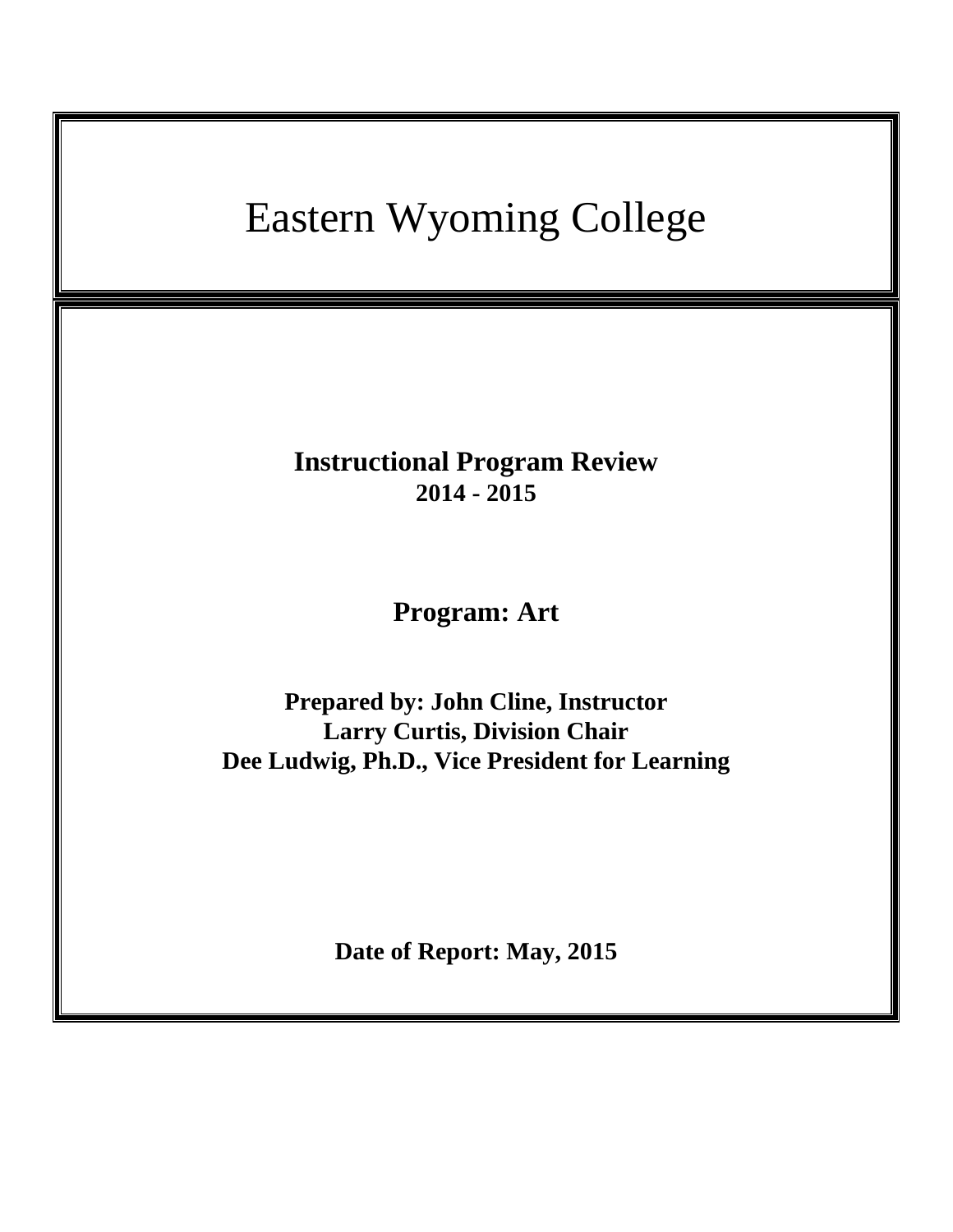## **EASTERN WYOMING COLLEGE Instructional Program Review**

**Program Name**: ART

### **Part I: Statistical Data from the past three years:**

|                                  | $2011 - 2012$ | $2012 - 2013$ | $2013 - 2014$ | 5-Year<br>Average |
|----------------------------------|---------------|---------------|---------------|-------------------|
| <b>Annualized FTE Enrollment</b> | 37            | 42.7          | 46.1          | 41                |
|                                  |               |               |               |                   |
| Annualized FTE Faculty           | 4.3           | 4.4           | 4.9           | 4.5               |
| # Students                       | 23            | 14            | 10            | ่ 1 ™ิ            |
| # Graduated                      |               |               |               |                   |

 $\overline{FTE} = \text{Full-time equivalent}$  Notes:

#### **Modes of Delivery**:

 $\boxed{x}$  Online compressed video  $\boxed{X}$  face-to-face

## **Advisory Committee Members and Title or Role**: N/A

## **Community Partners or Internships**: N/A

## **Revisions in Curriculum Since Last Review**:

Since the last review, a few changes have been made. ART 2074 Art for Elementary/Middle School teachers was added. The program was reduced from 64 to 60 credits as of February 2015.

## **Part II Narrative Analysis**

#### **Description of State and National Trends** (if applicable)

| Trends (National Trends Only. State Trends Not | Employment |       | Percent | <b>Job Openings</b> |
|------------------------------------------------|------------|-------|---------|---------------------|
| Available.)                                    | 2012       | 2022  | Change  |                     |
| <b>Fine Artists</b>                            | 28800      | 29900 | 4%      | 790                 |
| <b>Artists and Related Workers</b>             | 11400      | 11200 | $-2%$   | 270                 |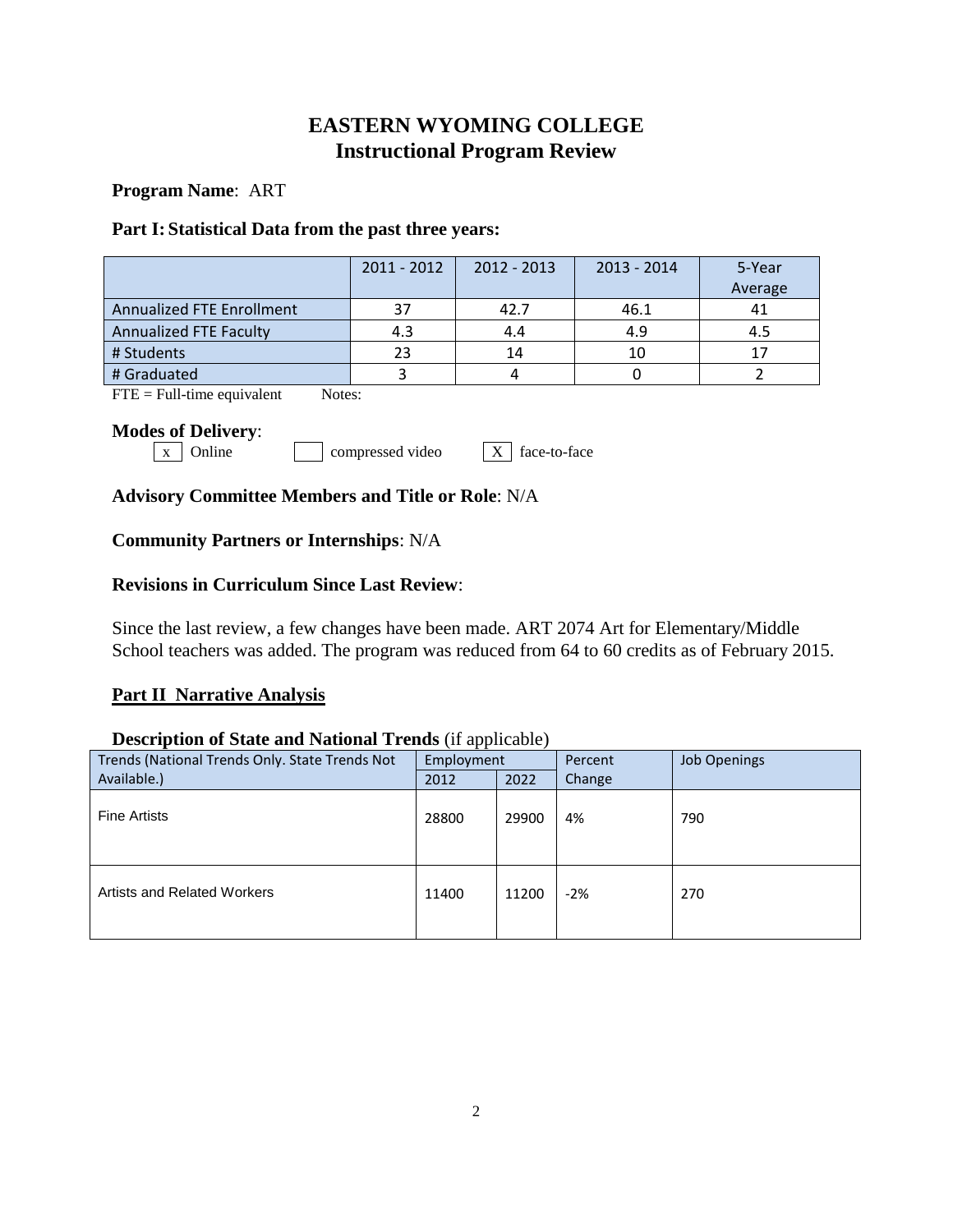#### **Activities in Support of Student Recruitment and Retention:**

Each year, I visit the Wyoming State High School Art Symposium to promote EWC's art program. I continue to visit high schools in the service area to meet with students interested in studying art in college. I participate in other activities in coordination with Admissions, such a Technology Day in order to provide prospective students with information about art at EWC.

Art Club has started working closely with other organizations such as the Music Club and Diversity Club to provide activities and field trip opportunities.

#### **Assessment of Student Learning:**

Student learning outcomes are assessed by means of an exhibition of work created by the students during their period of study at EWC. Starting in the Fall of 2015, this will be accompanied by an Artist's Statement, a one-page essay describing and explaining the work that is on display.

### **Strengths of the Program and Faculty:**

While the numbers of students has fluctuated, the quality of work produced by new students is steadily increasing. This has allowed me to display quality shows in the Fine Arts lobby to coincide with other events, such as graduation or Arts Council productions. The curriculum has been successful from the point-of-view of transfer students, who have graduated and moved on to other institutions for the Bachelor's Degree. One such graduate was awarded the Chadron State Art Scholarship to continue her studies there. She will graduate with a B.A. in Spring 2015. Yet another student was admitted into her school-of-choice in Kansas City in order to study digital art applications. This kind of success is what will continue to attract students to the program. It shows that the art program is competitive with other programs in the state.

## **Part III Recommendations**

## **Faculty Recommendations:**

My recommendations for continuous improvement are as follows:

A. Program Changes: It is my recommendation that the degree program include an optional digital design emphasis/component. This has been submitted as a Strategic Plan and I have been working with Andy Espinoza to carry this out. This would not alter the core art program, but would only replace approved electives with specific courses in Web Design and other computer applications. This is essential in keeping up with the interests and needs of the students who are coming into the program, most of whom are more focused on computer-based art, such as video game design, Web design, and graphic design.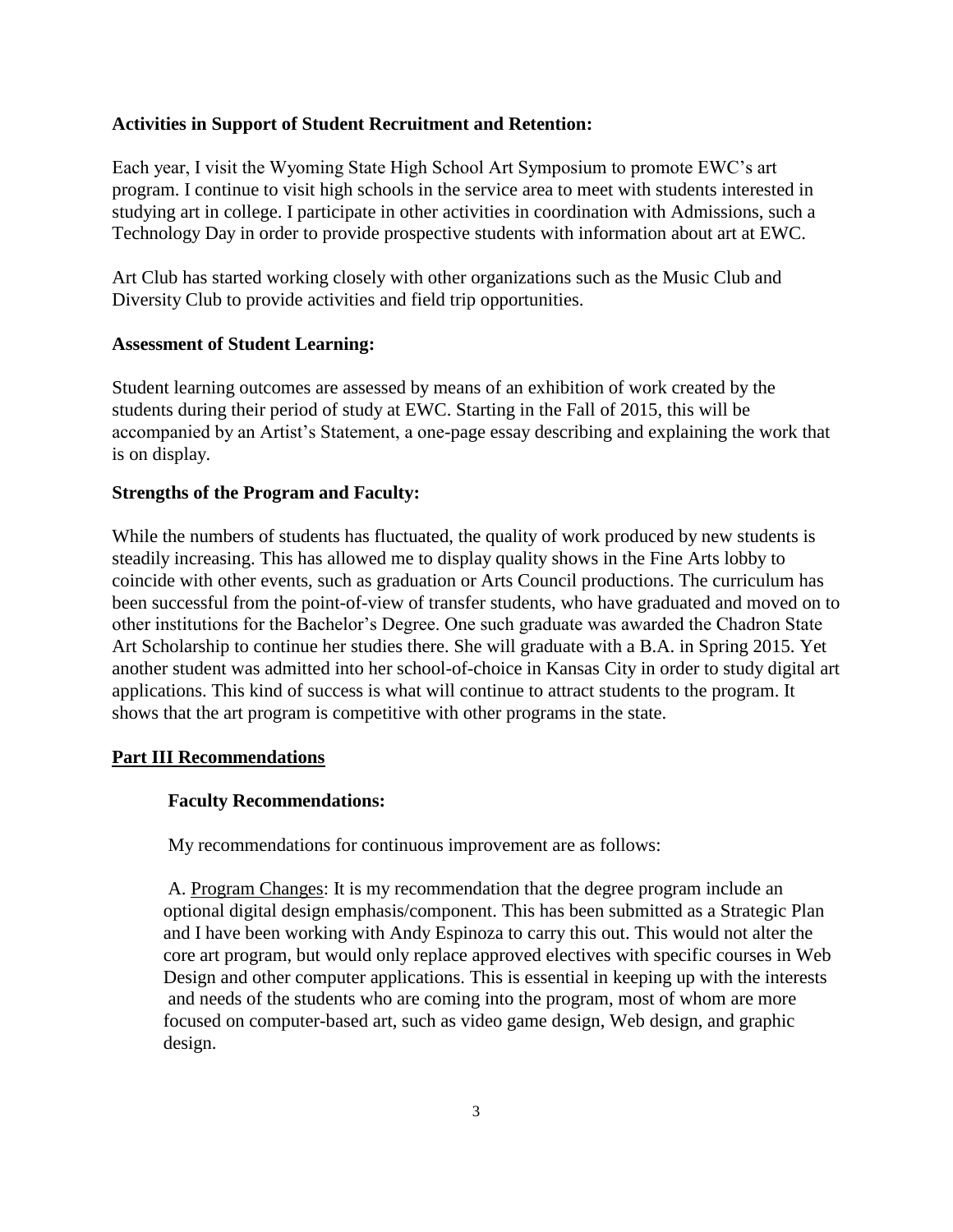B. Equipment and Facilities: The facilities are weak when it comes to classes such as Sculpture and Ceramics. We have no Sculpture studio at the moment. Ideally, the program should have two studio spaces, one for 2-D work, such as drawing and painting; and another for 3-D work like sculpture and ceramics. The various approaches to artmaking require various studio environments. The current facilities limit the content of certain courses in adverse ways. Without electric saws and other heavy equipment, classes like sculpture suffer under the current circumstances.

C. Art Gallery: One of the features of a solid art program that is lacking at EWC is sufficient exhibition space. The Fine Arts Building Lobby has served this purpose, but the glass display cases in which art is shown greatly limit the type of art that can be placed on display here in terms of medium and size. I believe this will change in the summer of 2016 when the lobby is renovated.

D. Budget: The current budget is sufficient for the program.

E. Student Learning: While students are showing stronger art skills as they progress through the program, greater coordination between the content of different courses would benefit students. Over the next year, it is my goal to review ways in which the material from each class can build upon and supplement material taught in other classes within the program. Having one instructor in the program is advantageous to this task. Yet, students would also benefit from having the opportunity of hearing from other artists with differing perspectives than me. Students would be best served by an additional voice. As the program continues to grow, it would be advisable to begin investigating ways to provide not only better facilities for 3-D art classes, but also add an additional instructor, at least only at adjunct-level, to allow students to bounce their artistic ideals off more than one person. Right now, it is clear that the size of the program doesn't merit an additional faculty member, but it is something to aim for, providing that the program continues to improve and increase in size.

#### **Action Plans -**

Action Plans are attached.

#### **Advisory Committee Recommendations: N/A**

#### **Division Chair Recommendations:**

I have read Mr. Cline's Instructional Program Review for 2014-2015 and it is clear under his leadership the Art Program continues to have a positive impact on EWC. In the previous review, 3 years ago, goals were set to improve enrollment and retention and this has been achieved. And although the number of Art majors have remained steady-- the five year average for FTE enrollment has increased from 34 to 41 students. Most recently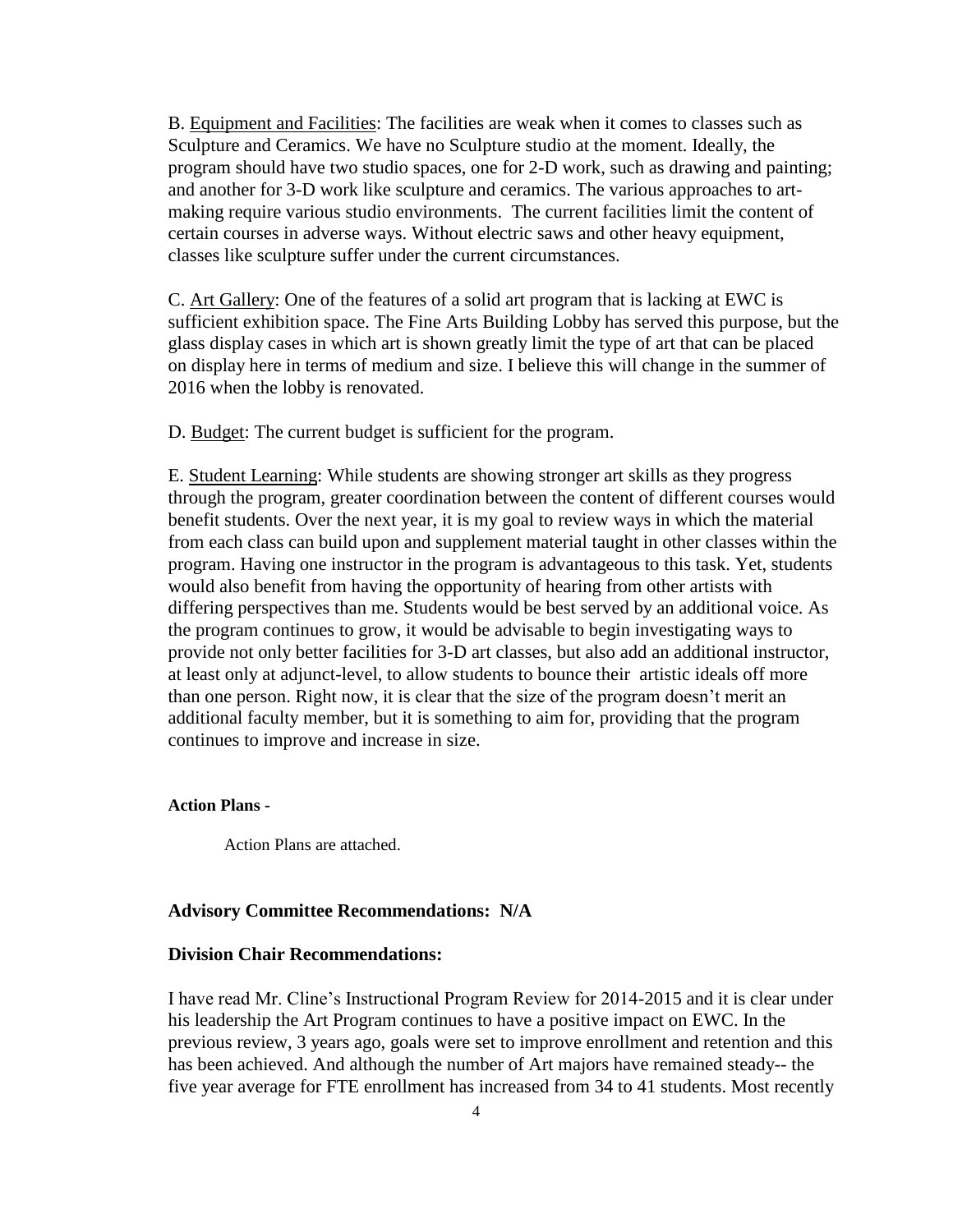six Art majors graduated from EWC. So the trend is positive.

To achieve these results Mr. Cline had a strategy--student engagement with the community through the Art Club, program collaboration between UW and EWC to facilitate student transfer and innovative curriculum improvements. This strategy has been implemented and been a success.

The Art Program, through Mr. Cline, continues to actively recruit students by visiting our service area high schools and state high school art events. The assessment of students through the exhibition of their art demonstrate excellent real world experience, showcase exceptional program outcomes and is strong evidence of specific accomplishments.

Mr. Cline's recommendation that EWC add a digital design component to the Art Program in collaboration with computer instructor Andy Espinoza to improve the curriculum are also welcome. As outlined in the previous Program Review Mr. Cline has requested an adjunct specializing in teaching ceramics, sculpture and other 3-D projects. To accommodate this program expansion and growth a sculpture studio and the equipment to create 3-D work would be a great benefit. Finally a gallery to display student created works of art as well as to hold exhibitions will allow for more practical assessments of students' work. The Fine Arts lobby remodel will help in that effort.

The EWC Art Program led by Mr. Cline has, as described, made effective use of organizational resources. However additional resources would benefit a program that encompasses every objective valued by EWC.

#### **Vice President's Recommendations:**

I think the Art program has grown and prospered under John Cline's tutelage. We have noticed an increase in FTE and a steady number of majors averaging 17 per year in the last five years. John received continuing contract status this year—deservedly so. He has contributed much to the College, our students, and the community. I concur with John's and Larry's recommendations and emphasize the following:

- Continue recruiting and marketing efforts to grow enrollments in the classes and to increase numbers of majors.
- Emphasize the community connections regarding interaction with area artists, public schools, and community education opportunities.
- Develop the program with digital art in collaboration with Andy Espinoza.
- Continue to participate in the meetings for the remodel of the Fine Arts Lobby area.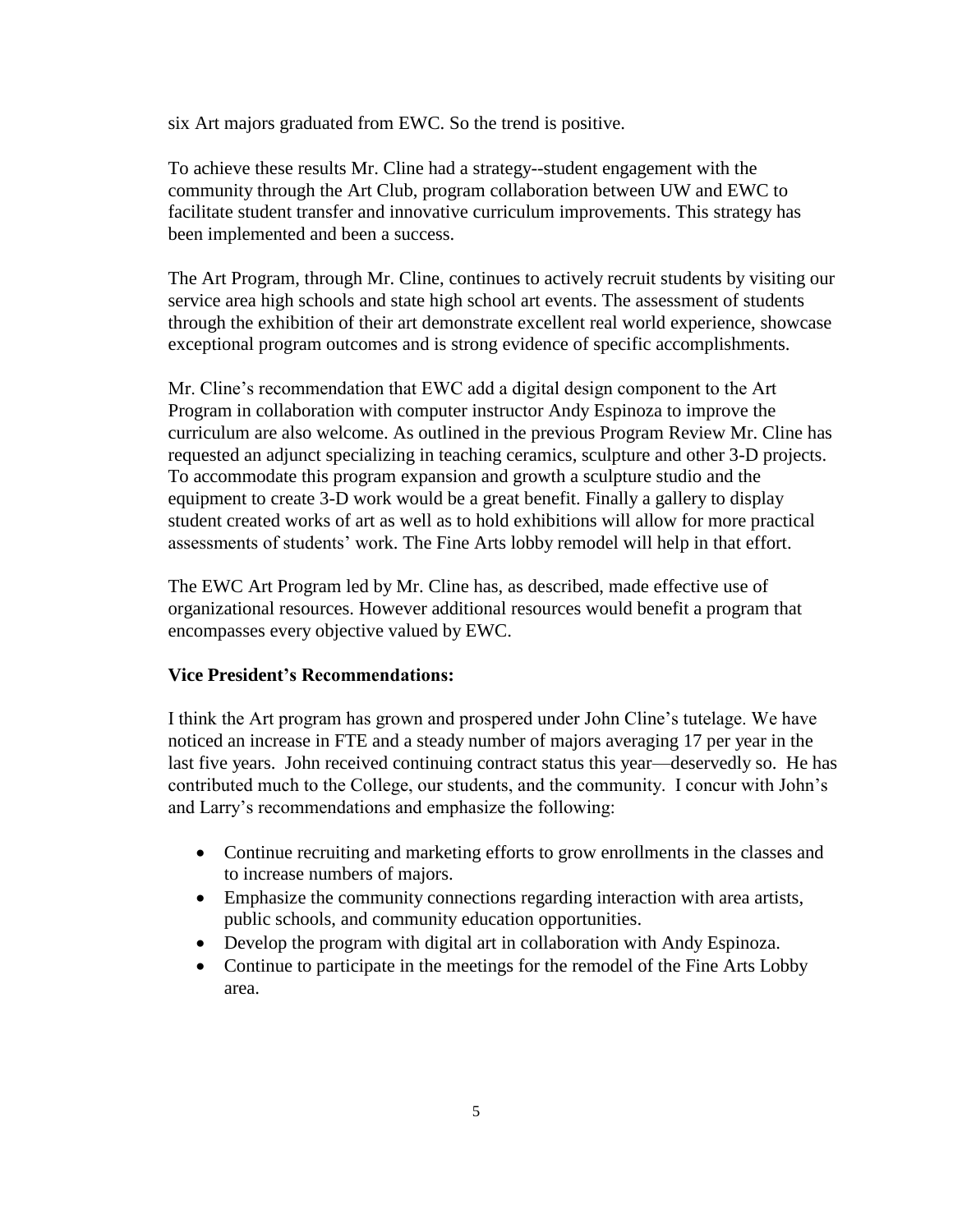## **Strategic Plans 2013**

**Title of Group**: Art

**Team Members**: John Cline, Physical Plant

**EWC Strategic Direction and Vital Initiative**: 2.1, 2.4, 4.1, 5.4, 5.5

#### **Statewide Strategic Objective Strategy and Action Step**: 2

**Priority**: 1

**What**: Create a temporary art exhibition space in the FA Lobby until final renovations are complete in the Fine Arts Building, at which point the viability of the space will be reconsidered. Attract members of the Goshen County community to EWC by hosting art exhibitions of local and regional artists' work.

#### **How**:

- 1. Remove existing display cases.
- 2. Utilize discreet "hard wall" hangers to display 2-D work.
- 3. Purchase display pedestals for display of 3-D work.

#### **Budget**:

- 1. Hard wall hangers \$15.00
- 2. Display pedestals (3) \$725

**When**: By mid-Fall 2013

**Who**: John Cline, Physical Plant for removal of existing display cases.

**Measurements/Accountability**: Display cases are removed. Temporary hard wall hangers are installed. Exhibitions of local and regional artists' work are on display.

**Ultimate Goal**: The EWC Fine Arts Lobby is a point of attraction for the community.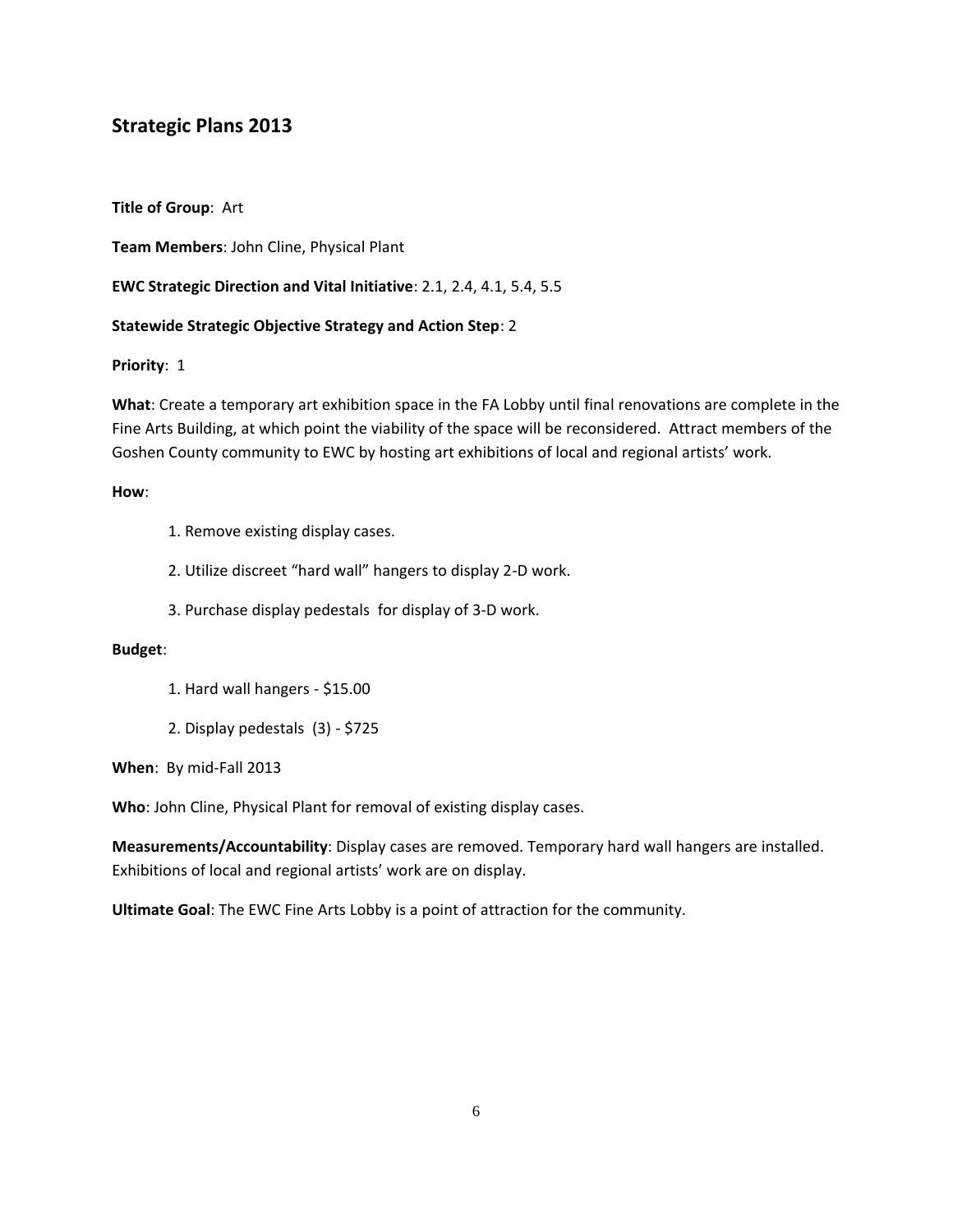**Title of Group**: Art

**Team Members**: John Cline, Instructional Technology

**EWC Strategic Direction and Vital Initiative**: 2.3

#### **Statewide Strategic Objective Strategy and Action Step**: 2.1a, 3.2

**Priority**: 2

**What**: Create the online version of ART 2020 to go along with ART 2010 online. Rearrange current order these classes are offered so that ART 2010 is in the Fall and ART 2020 is offered in the Spring. Teach online versions during academic years starting with even numbers (eg. 2014 – 2015). Teach in-class versions during academic years starting with odd numbers (eg. 2015 – 2016).

**How**:

1. Submit necessary paperwork to CLC.

2. Work with Instructional Technology to develop class and add to the art rotation.

**Budget**: \$O

**When**: Begin teaching the online Art History classes in academic year 2014 – 2015).

**Who**: John Cline, Aaron Bahmer, David Banville.

**Measurements/Accountability**: Course are approved, students are enrolling, and courses are being taught.

**Ultimate Goal**: Expand the distance learning opportunities provided by the EWC art program.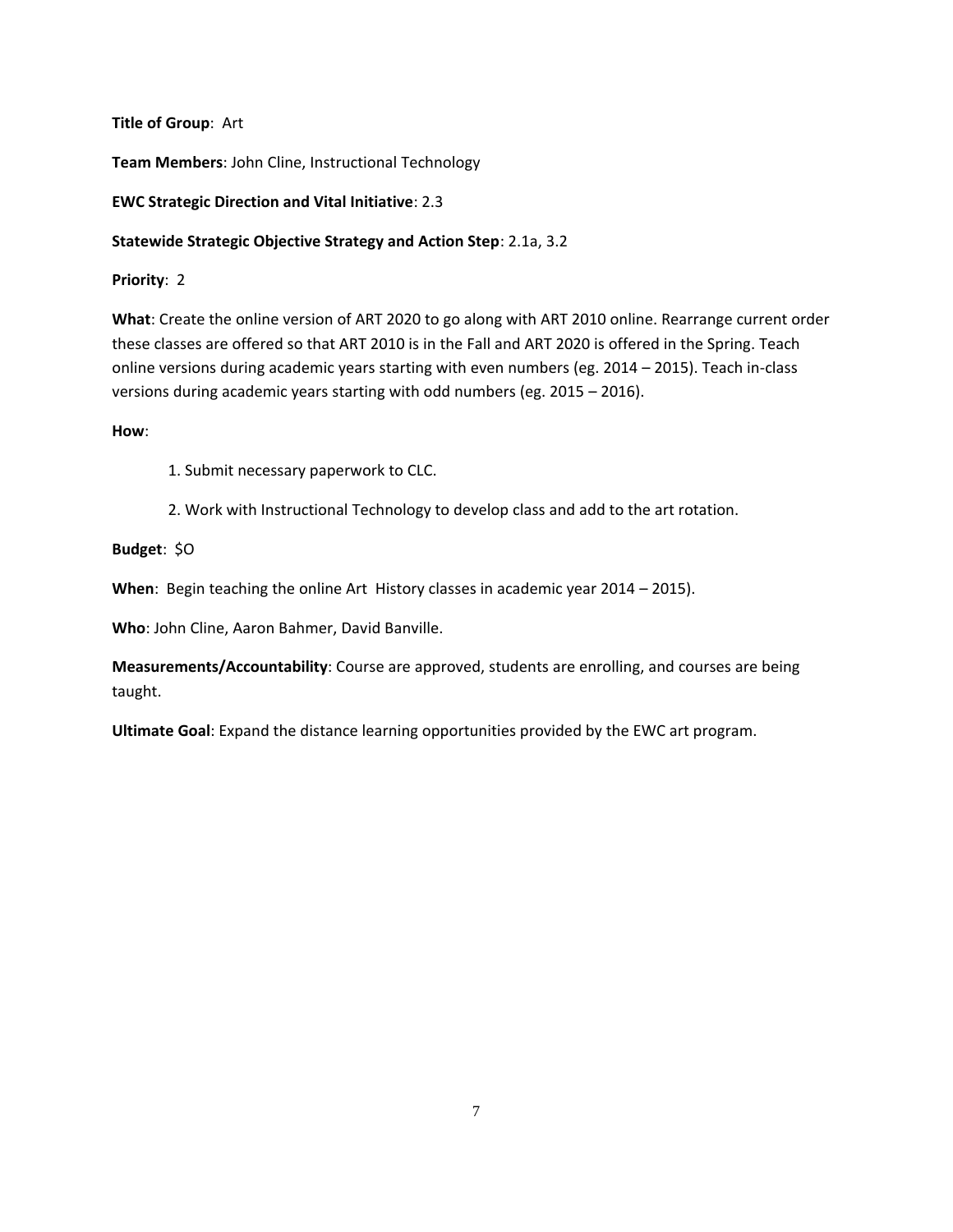| <b>Title of Group: ART</b>            | Team Members: (please list)                                                                                                                                               |
|---------------------------------------|---------------------------------------------------------------------------------------------------------------------------------------------------------------------------|
|                                       | John Cline                                                                                                                                                                |
| <b>EWC Strategic Direction and</b>    | Please Indicate #                                                                                                                                                         |
| Vital Initiative #?                   | 2.1, 5.1                                                                                                                                                                  |
| Example 1.1, 1.2,                     |                                                                                                                                                                           |
| <b>Statewide Strategic Objective,</b> | Please Indicate #                                                                                                                                                         |
| <b>Strategy and Action Step #?</b>    | $\overline{2}$                                                                                                                                                            |
| Example 1.1a, 3.1b,                   |                                                                                                                                                                           |
| Priority #?                           | Please indicate #                                                                                                                                                         |
|                                       | $\mathbf{1}$                                                                                                                                                              |
| What?                                 | Increase recruitment efforts to find new students interested in the                                                                                                       |
| <b>Strategic Objective</b>            | EWC Art transfer program. Goal: double the number of art majors from<br>average of 6 to 12 by Fall 2016.                                                                  |
| (Please state in measurable           |                                                                                                                                                                           |
| terms)                                |                                                                                                                                                                           |
| How?                                  | Work with College Relations to create and produce a<br>1.                                                                                                                 |
| <b>Strategies</b>                     | promotional brochure detailing the strengths of the EWC Art<br>program.                                                                                                   |
| (Please list each strategy)           | Expand travel beyond Goshen County School District schools to<br>2.<br>meet with high school art teachers and students in Guernsey<br>and Wheatland, and other locations. |
|                                       |                                                                                                                                                                           |
|                                       |                                                                                                                                                                           |
|                                       |                                                                                                                                                                           |
|                                       |                                                                                                                                                                           |
|                                       |                                                                                                                                                                           |
|                                       |                                                                                                                                                                           |
| <b>Budget?</b>                        | Travel: \$100. Promotional Material: \$50 - 100.                                                                                                                          |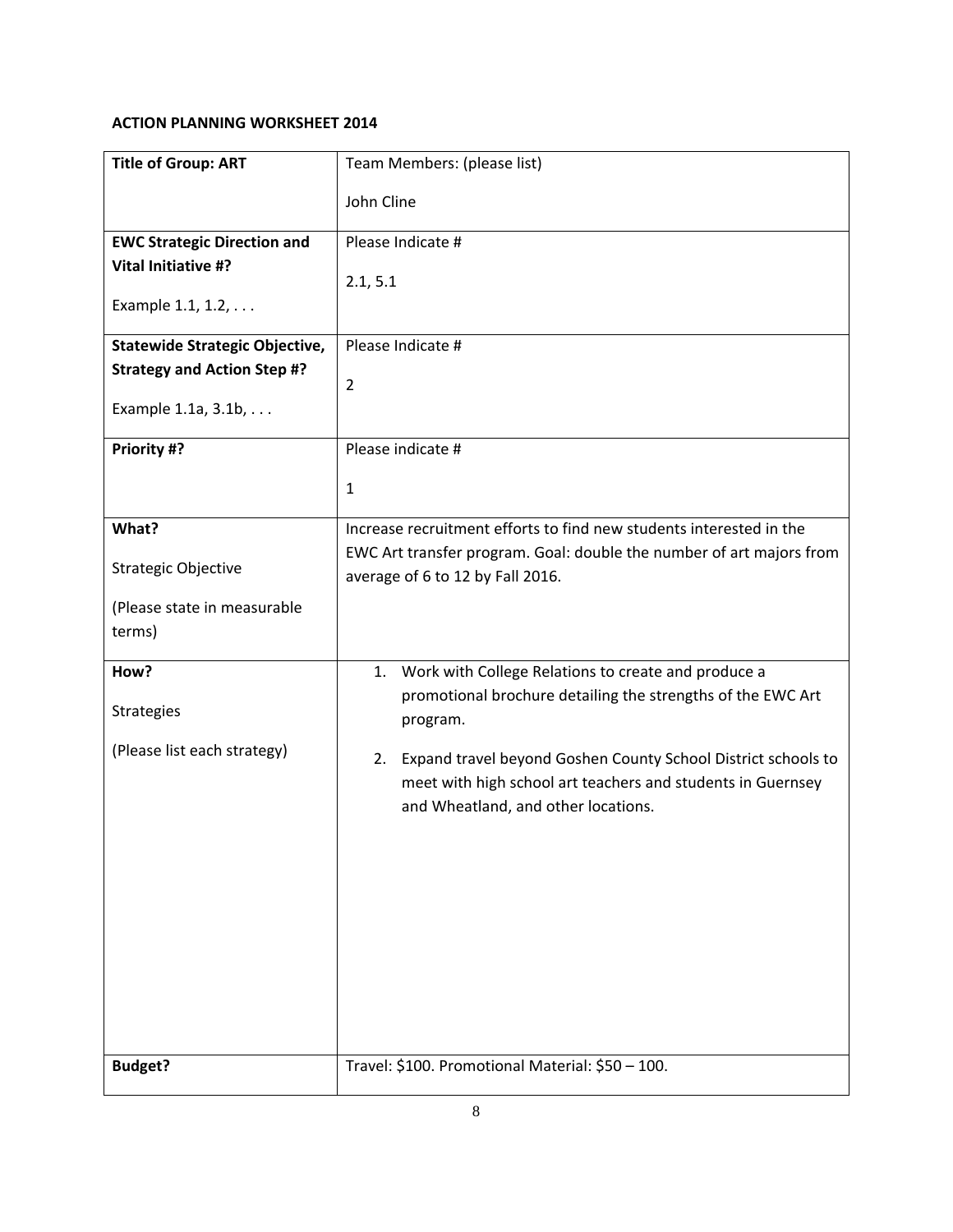| When?                                                                               | Begin working with College Relations and Webmaster in Fall 2014.                                                                                                                             |
|-------------------------------------------------------------------------------------|----------------------------------------------------------------------------------------------------------------------------------------------------------------------------------------------|
| Timeline                                                                            | Have promotional material ready to take to high schools in Spring<br>2015. Have Art program Web pages revamped by end of Spring 2015.                                                        |
| Who?                                                                                | John Cline                                                                                                                                                                                   |
| Team or Responsible Persons<br>for leading strategic objectives                     | <b>College Relations</b><br><b>FWC Webmaster</b>                                                                                                                                             |
| <b>Measurements/Accountability</b>                                                  |                                                                                                                                                                                              |
| Key Performance Indicators<br>(KPI)-How do we know if we<br>are on the right track? | Brochures are produced and placed in the hands of interested<br>students. Trips to Goshen Co Schools are continued and trips to<br>Wheatland and Guernsey are added. Web pages are improved. |
| Ultimate Goal-How do we<br>know if we are successful?                               | Average number of art majors each year increases from six to twelve.                                                                                                                         |

----------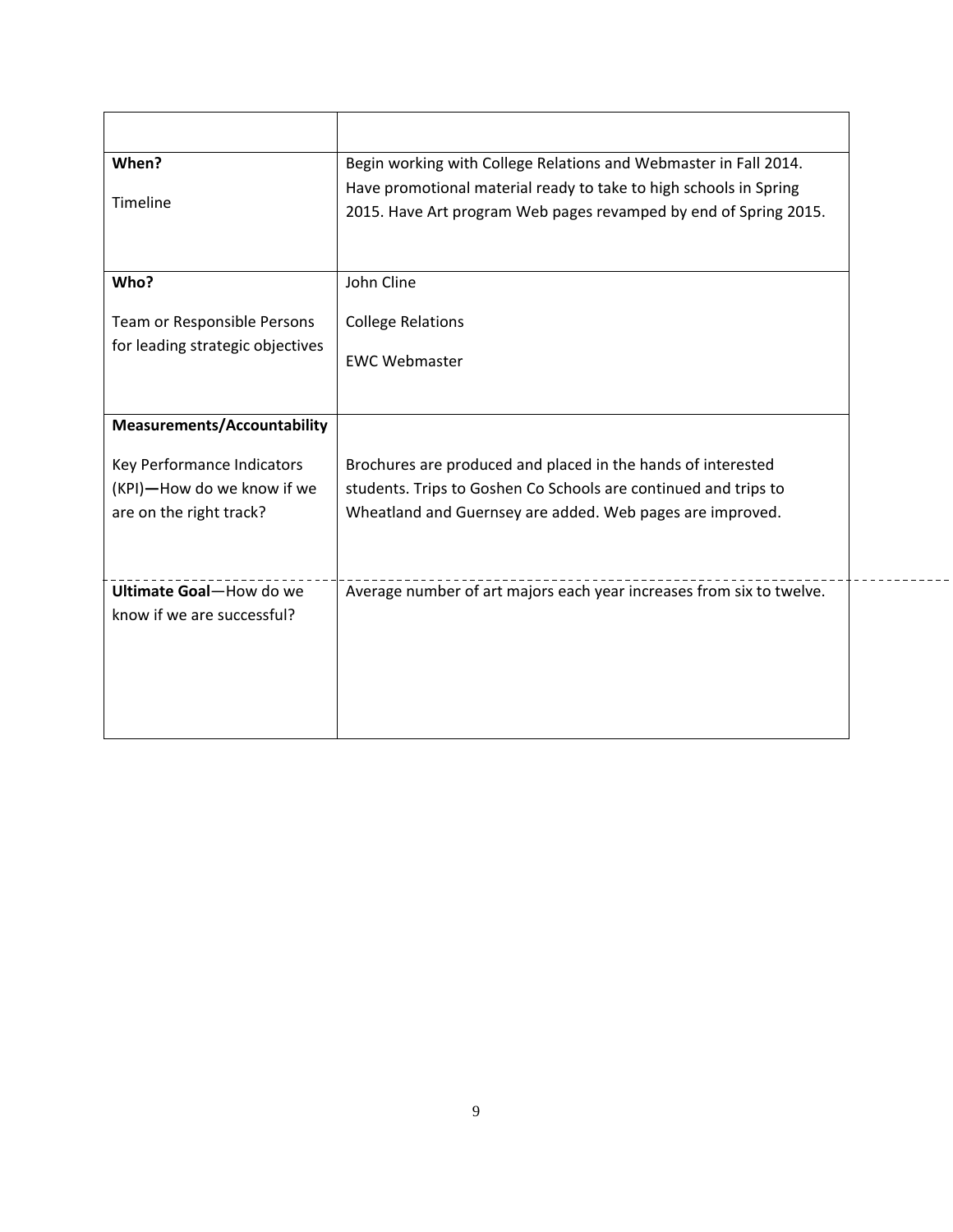| <b>Title of Group: Art</b>                                                     | Team Members: (please list)                                                     |
|--------------------------------------------------------------------------------|---------------------------------------------------------------------------------|
|                                                                                | John Cline                                                                      |
| <b>EWC Strategic Direction and</b><br>Vital Initiative #?<br>Example 1.1, 1.2, | Please Indicate #<br>2.1                                                        |
| <b>Statewide Strategic Objective,</b>                                          | Please Indicate #                                                               |
| <b>Strategy and Action Step #?</b>                                             | $\overline{2}$                                                                  |
| Example 1.1a, 3.1b,                                                            |                                                                                 |
| Priority #?                                                                    | Please indicate #                                                               |
|                                                                                | $\overline{2}$                                                                  |
| What?                                                                          |                                                                                 |
| Strategic Objective                                                            | Reduce A.A. Art program from 64 to 60 credits.                                  |
| (Please state in measurable<br>terms)                                          |                                                                                 |
| How?                                                                           |                                                                                 |
| <b>Strategies</b>                                                              | Evaluate program and see where credits can be reduced.<br>1.                    |
| (Please list each strategy)                                                    | 2. Submit paperwork to CLC for authorization to change program<br>requirements. |
| <b>Budget?</b>                                                                 | No Costs                                                                        |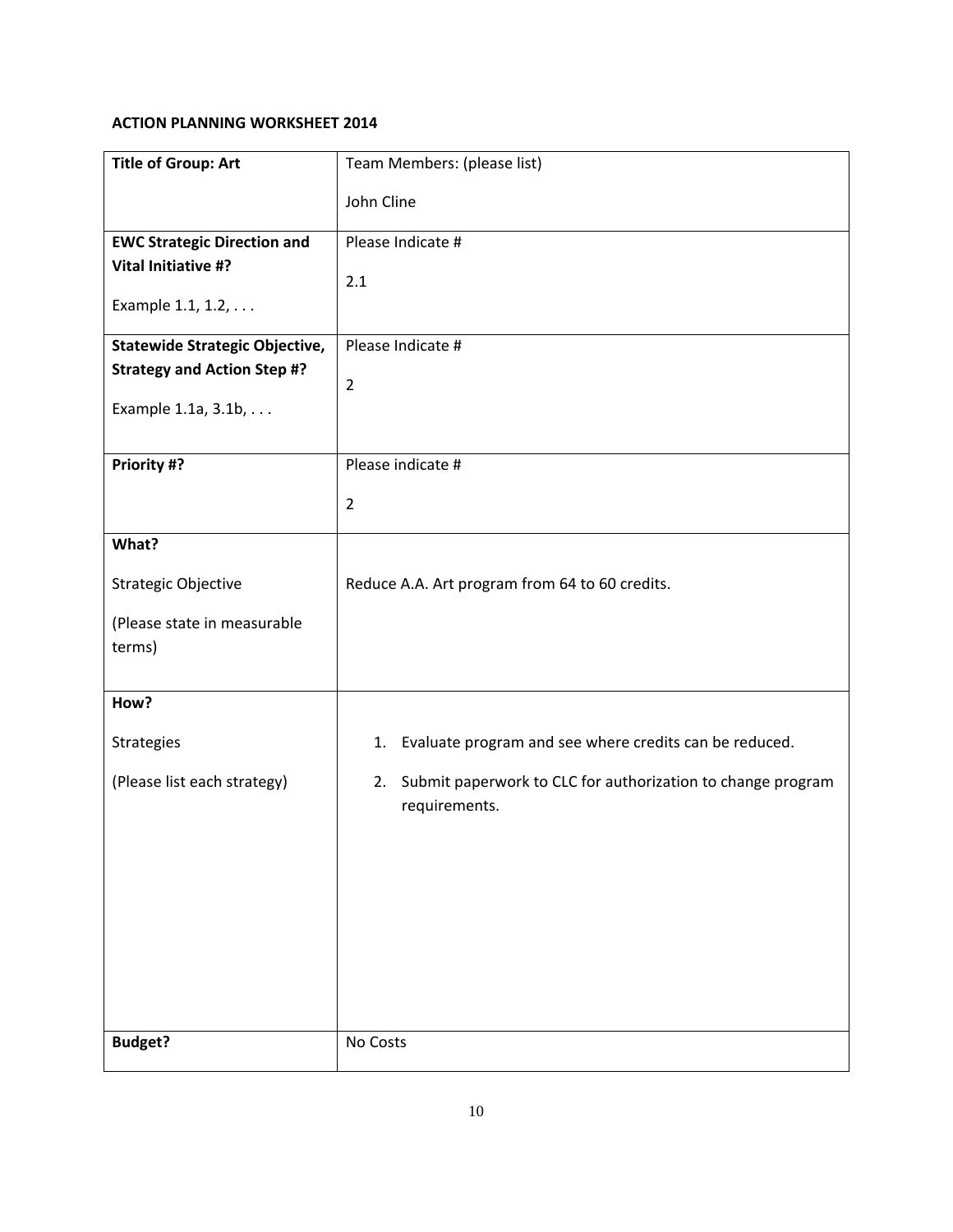| When?                                                 | Complete and submit paperwork by October 2014. |
|-------------------------------------------------------|------------------------------------------------|
| Timeline                                              |                                                |
| Who?                                                  | John Cline                                     |
| Team or Responsible Persons                           | <b>Curriculum and Learning Committee</b>       |
| for leading strategic objectives                      |                                                |
|                                                       |                                                |
| <b>Measurements/Accountability</b>                    | Paperwork is drawn up and submitted.           |
| Key Performance Indicators                            |                                                |
| (KPI)-How do we know if we<br>are on the right track? |                                                |
|                                                       |                                                |
| Ultimate Goal-How do we                               |                                                |
| know if we are successful?                            | Reduce program from 64 to 60 credits.          |
|                                                       |                                                |
|                                                       |                                                |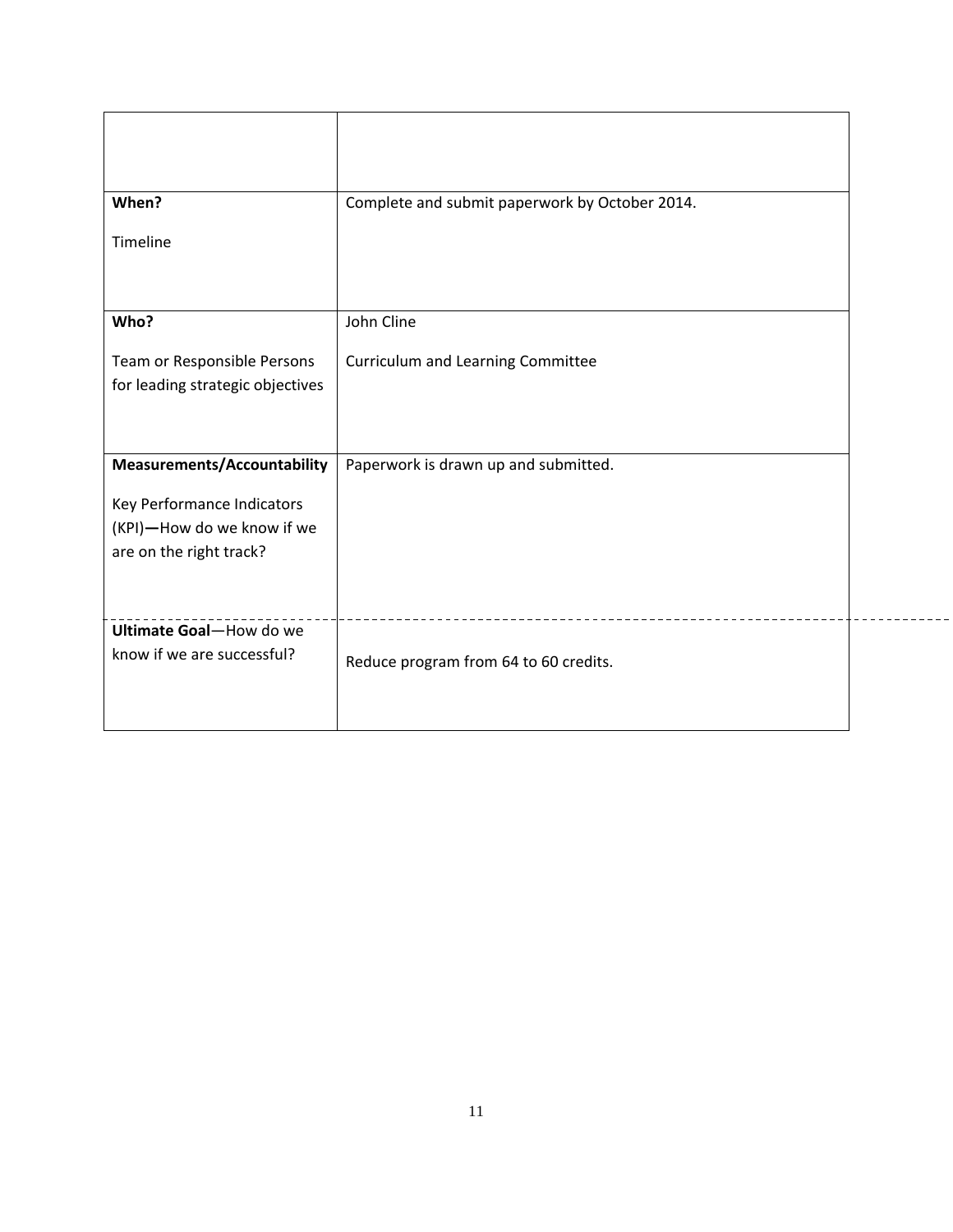| <b>Title of Group: ART</b>                                                   | Team Members: (please list)                                                                                                                                                                              |
|------------------------------------------------------------------------------|----------------------------------------------------------------------------------------------------------------------------------------------------------------------------------------------------------|
|                                                                              | John Cline                                                                                                                                                                                               |
| <b>EWC Strategic Direction and</b>                                           | Please Indicate #                                                                                                                                                                                        |
| Vital Initiative #?<br>Example 1.1, 1.2,                                     | 2.1, 5.1                                                                                                                                                                                                 |
| <b>Statewide Strategic Objective,</b>                                        | Please Indicate #                                                                                                                                                                                        |
| <b>Strategy and Action Step #?</b>                                           |                                                                                                                                                                                                          |
| Example 1.1a, 3.1b,                                                          | 2                                                                                                                                                                                                        |
| Priority #?                                                                  | Please indicate #                                                                                                                                                                                        |
|                                                                              | 1                                                                                                                                                                                                        |
| What?<br><b>Strategic Objective</b><br>(Please state in measurable<br>terms) | Increase recruitment efforts to find new students interested in the<br>EWC Art transfer program. Goal: double the number of art majors from<br>average of 6 to 12 by Fall 2016.                          |
| How?<br><b>Strategies</b><br>(Please list each strategy)                     | 1. Work with College Relations to create and produce a<br>promotional brochure detailing the strengths of the EWC Art<br>program.<br>Expand travel beyond Goshen County School District schools to<br>2. |
|                                                                              | meet with high school art teachers and students in Guernsey<br>and Wheatland, and other locations.                                                                                                       |
| <b>Budget?</b>                                                               |                                                                                                                                                                                                          |
| <b>Estimated Costs</b>                                                       | Travel: \$100. Promotional Material: \$50 - 100.                                                                                                                                                         |
| When?                                                                        | Begin working with College Relations now. Have promotional material                                                                                                                                      |
| Timeline                                                                     | ready to take to high schools in Spring 2015.                                                                                                                                                            |
| Who?                                                                         | John Cline                                                                                                                                                                                               |
| Team or Responsible Persons<br>for leading strategic objectives              | <b>College Relations</b>                                                                                                                                                                                 |
| <b>Measurements/Accountability</b>                                           |                                                                                                                                                                                                          |
| Key Performance Indicators                                                   | Brochures are produced and placed in the hands of interested                                                                                                                                             |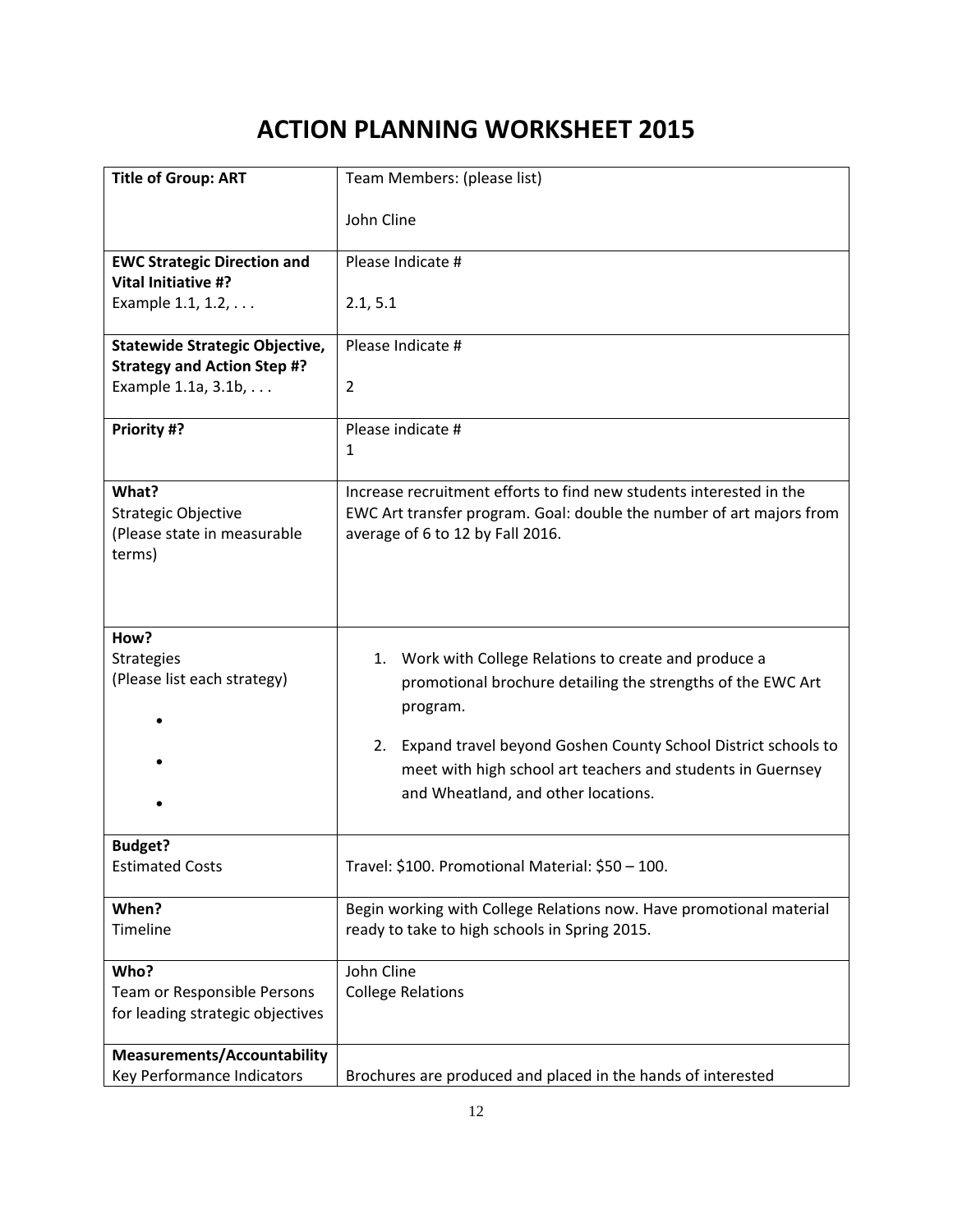| (KPI)-How do we know if we<br>are on the right track? | students. Trips to Goshen Co Schools are continued and trips to<br>Wheatland and Guernsey are added. Average number of art majors<br>each year increases from six to twelve. |  |
|-------------------------------------------------------|------------------------------------------------------------------------------------------------------------------------------------------------------------------------------|--|
| Ultimate Goal-How do we<br>know if we are successful? |                                                                                                                                                                              |  |

 $\sim$   $\sim$